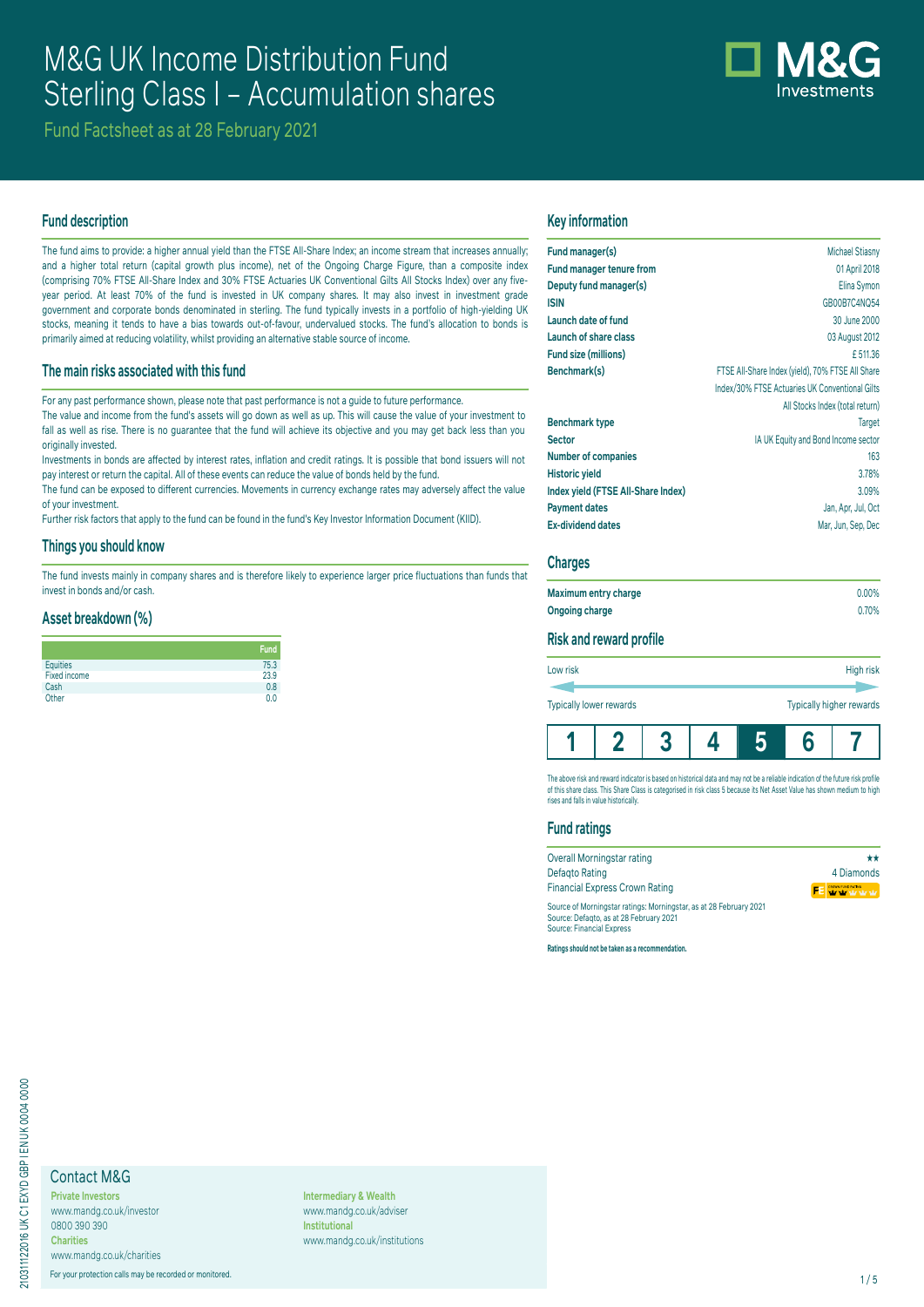# **Fund codes and charges**

|                       |              |                   |                 |                           |            |                       | <b>Minimum</b> | <b>Minimum</b> |
|-----------------------|--------------|-------------------|-----------------|---------------------------|------------|-----------------------|----------------|----------------|
|                       |              |                   |                 | <b>Share class launch</b> | Ongoing    |                       | <i>initial</i> | top up         |
| Share class           | <b>ISIN</b>  | <b>Bloomberg</b>  | <b>Currency</b> | date                      | charge     | <b>Historic yield</b> | investment     | investment     |
| <b>Sterling A Acc</b> | GB0031107468 | <b>MGSEXTALN</b>  | <b>GBP</b>      | 19/11/1973                | $1.10\%$ * | 3.29%                 | £500           | £100           |
| Sterling A Inc        | GB0031107021 | <b>MGSEXTILN</b>  | <b>GBP</b>      | 19/11/1973                | $1.10\%$ * | 4.72%                 | £500           | £100           |
| Sterling   Acc        | GB00B7C4NQ54 | <b>MGEXIIA LN</b> | <b>GBP</b>      | 03/08/2012                | 0.70%      | 3.78%                 | £500,000       | £10,000        |
| Sterling I Inc        | GB00B70D5799 | <b>MGEXIII LN</b> | <b>GBP</b>      | 03/08/2012                | 0.70%      | 4.70%                 | £500,000       | £10,000        |
| <b>Sterling R Acc</b> | GB00B7H4B441 | <b>MGEXIRA LN</b> | <b>GBP</b>      | 03/08/2012                | 0.95%      | 3.52%                 | £500           | £100           |
| Sterling R Inc        | GB00B75HWH59 | <b>MGEXIRILN</b>  | <b>GBP</b>      | 03/08/2012                | 0.95%      | 4.71%                 | £500           | £100           |
| Sterling X Acc        | GB0031957094 | <b>MGEXIXA LN</b> | <b>GBP</b>      | 01/10/2002                | $1.10\%$ * | 3.29%                 | £500           | £100           |
| Sterling X Inc        | GB0031956914 | <b>MGEXIXILN</b>  | <b>GBP</b>      | 01/10/2002                | $1.10\%$ * | 4.72%                 | £500           | £100           |

Any organism and the man and the manual manual manual manual manual manual manual manual manual manual manual manual manual manual manual manual manual manual manual manual manual manual manual manual manual manual manual fund and share class. Please see the Important Information for Investors document and the relevant Key Investor Information Document for more information on the risks associated with this fund and which share classes are a

# **Largest holdings (%)**

**Industry breakdown (%)**

**Industrials** 

Fixed income<br>Other

|                        | <b>Fund</b> |
|------------------------|-------------|
| <b>Rio Tinto</b>       | 5.1         |
| <b>BP</b>              | 4.2         |
| Glaxosmithkline        | 3.6         |
| Lloyds Banking Group   | 3.3         |
| <b>BAT</b>             | 2.9         |
| <b>Vodafone Group</b>  | 2.8         |
| Aviva                  | 2.7         |
| Astrazeneca            | 2.6         |
| <b>HSBC</b>            | 2.2         |
| <b>Imperial Brands</b> | 2.0         |

Financials 39.4 Consumer goods 11.5 Consumer services 9.7 Basic materials 7.8 Oil & gas 7.0<br>Health care 6.9 Utilities 6.4<br>
Utilities 6.4<br>
Telecommunications 6.4 Telecommunications 3.4<br>
Industrials 3.4<br>
Technology 3.4<br>
Technology 3.4

Technology 1.2<br>
Fixed income 2.1<br>
Other 2.4<br>
Other 2.2

Other 0.4 Cash and near cash 0.8

# **Single year performance (5 years)**

| <b>From</b>                                       | 01/03/20 | 01/03/19 | 01/03/18 | 01/03/17 | 01/03/16 |
|---------------------------------------------------|----------|----------|----------|----------|----------|
| To                                                | 28/02/21 | 29/02/20 | 28/02/19 | 28/02/18 | 28/02/17 |
| Sterling   Accumulation                           | $2.5\%$  | 1.4%     | $1.8\%$  | 2.8%     | 17.5%    |
| 70% FTSE All-Share Index/30% FTSE                 | 2.2%     | 2.6%     | 2.2%     | 2.8%     | 17.9%    |
| <b>Actuaries UK Conventional Gilts All Stocks</b> |          |          |          |          |          |

Index

**Fund**

**Annual performance 2020 : -9.2%**

#### **Performance over 5 years**



70% FTSE All-Share Index/30% FTSE Actuaries UK Conventional Gilts All Stocks Index (129.9)

#### **Past performance is not a guide to future performance.**

**Performance comparison:**

**Target benchmarks:**

**Yield - FTSE All-Share Index Total return - a composite index comprising:**

**- 70% FTSE All-Share Index**

**- 30% FTSE Actuaries UK Conventional Gilts All Stocks Index**

The benchmarks are targets which the Fund seeks to outperform, and nave been chosen as they best renect the scope of the Fund s investment policy. The benchmarks are used solely to measure the<br>Fund's performance and do not the Fund. The Fund's holdings may deviate significantly from the constituents of the benchmarks. The total return benchmark is shown in the share class currency.

**Source: Morningstar, Inc and M&G, as at 28 February 2021.** Returns are calculated on a price to price basis with income reinvested. Benchmark returns stated in GBP terms.

rerrormance charts © 2021 morningstar inc., All rights reserved. The information contained within: (1) is proprietary to morningstar and/or its content providers; (2) may not be copied or distributed;<br>and (3) is not warran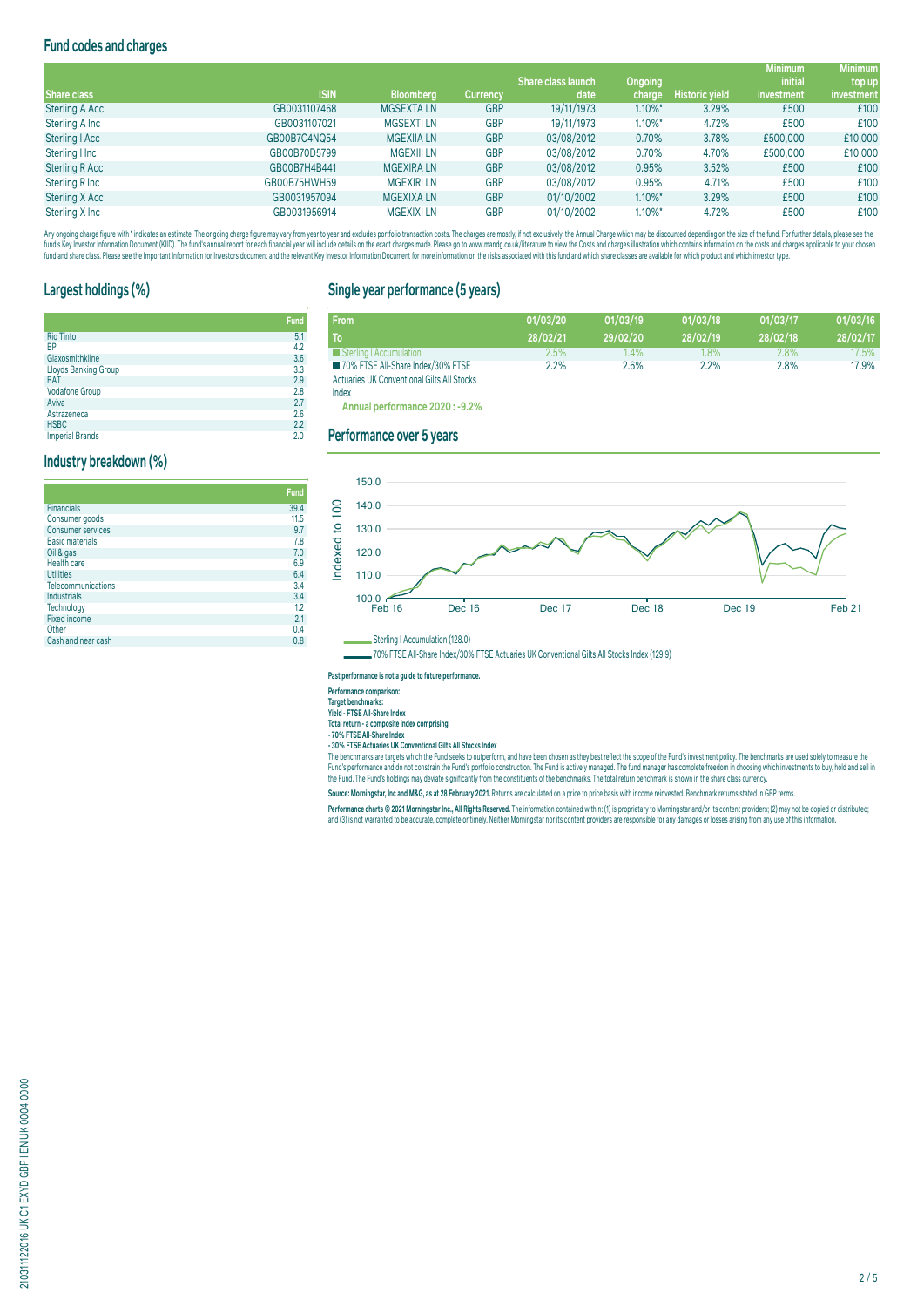# **ESG Integrated funds**



Funds that integrate financially material ESG data into the risk management and decision-making process, as well as our company-wide exclusions (cluster munitions and antipersonnel mines). Some strategies may have some additional ESG exclusions.

# **Approach to responsible investment**

|                                              | Yes | <b>No</b> | N/A |
|----------------------------------------------|-----|-----------|-----|
| <b>ESG integration</b>                       |     |           |     |
| <b>Additional ESG specifications</b>         |     |           |     |
| <b>Exclusions</b>                            |     |           |     |
| Cluster munitions & anti personnel landmines |     |           |     |
| Other exclusions or restrictions             |     |           |     |
| <b>Voting</b>                                |     |           |     |
| Engagement                                   |     |           |     |

Please see glossary for further explanation of these terms.

# **ESG Standard Glossary**

# **Additional ESG specifications:** In the context of M&G, these are funds managed with an explicit ESG objective, outcome or in accordance with specific ESG criteria, and will have a number of minimum exclusions in place.

**Engagement:** Interaction with company management on various financial and non-financial, including ESG, issues. Engagement allows investors to better understand how a company is undertaking its operations and how it is interacting with its stakeholders, as well as advising on and influencing company behaviour and disclosures where appropriate.

**ESG integration:** Describes the explicit and systematic inclusion of Environmental, Social and Governance factors in investment analysis and investment decisions. It underpins a responsible investment approach, and allows investors to

better manage risk and generate sustainable, long-term returns.

**Exclusions:** The exclusion or restriction of investments based on the sector in which they operate, the products or services they provide or for other specific criteria, i.e. they are deemed to be in breach of the United Nations Global Compact principles on human rights, labour the environment and anti-corruption.

**Voting:** As the partial owners of a company, shareholders have the right to vote on resolutions put forward at a company's annual general meeting. These resolutions include the re-election of directors, executive remuneration and business strategy, among others, and may include resolutions put forward by shareholders.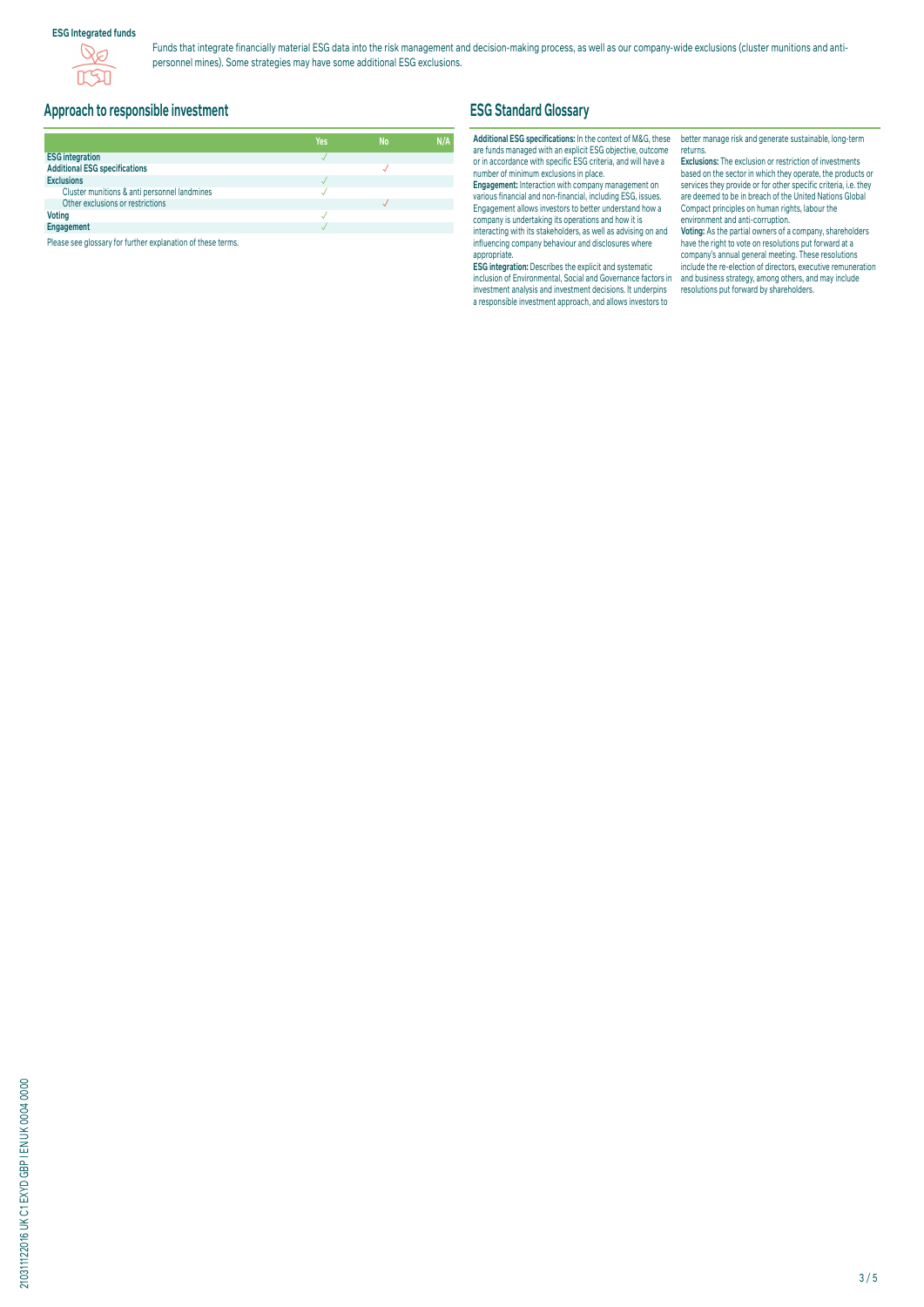The fund originally launched on 30 June 2000. On 16 December 2016, the fund's name and objective changed.<br>Cash may be held on deposit and/or in the Northern Trust Cash Funds, a range of collective investment schemes.

The M&G UK Income Distribution Fund is a sub-fund of M&G Investment Funds (2).

The Morningstar Overall Rating based on the fund's Sterling Class I shares. Copyright © 2021 Morningstar UK Limited. All Rights Reserved. Ratings should not be taken as recommendation.

This financial promotion is issued by M&G Securities Limited which is authorised and regulated by the Financial Conduct Authority in the UK and provides ISAs and other investment products. The company's registered office i